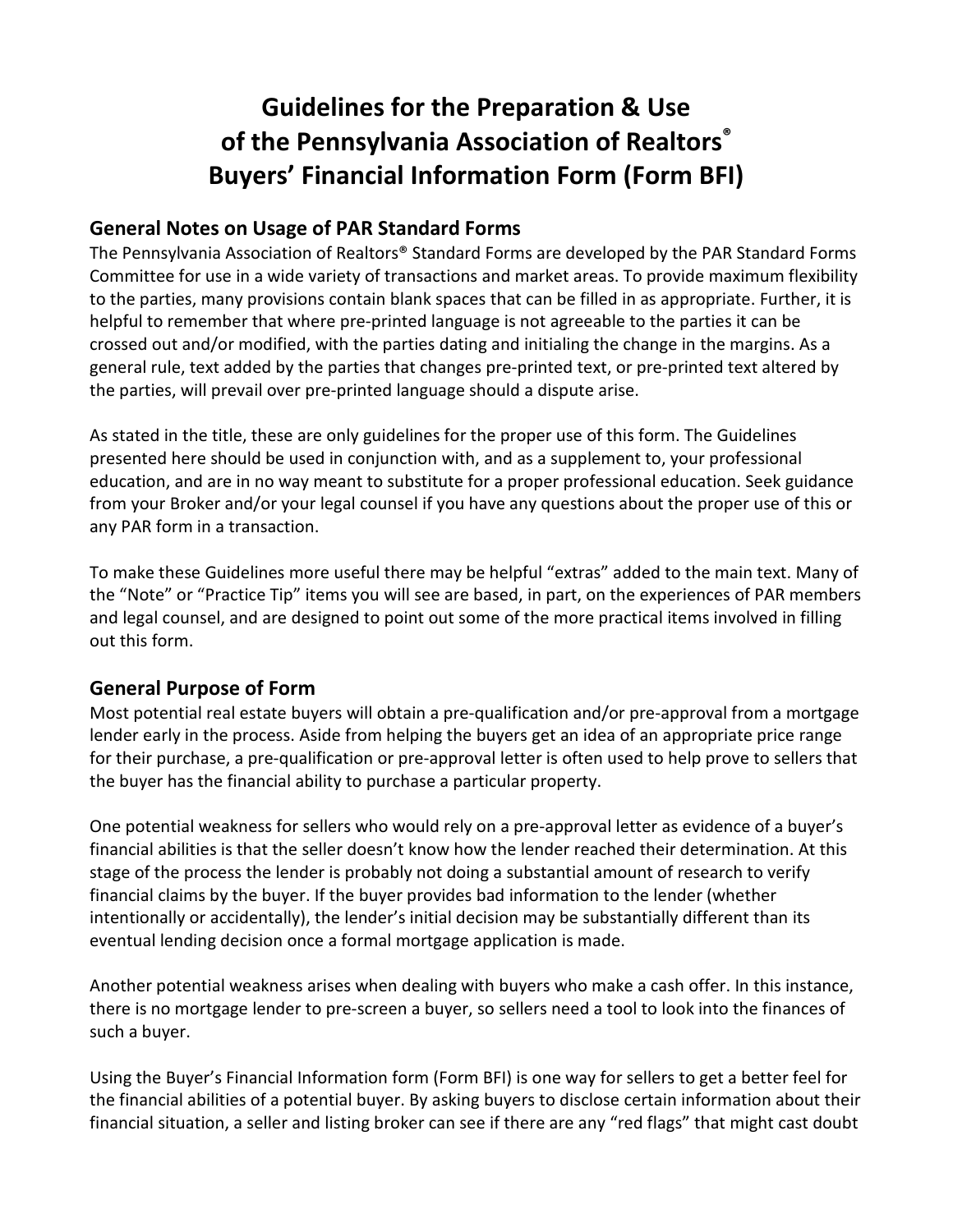on the terms of a pre-approval letter. In addition, if it turns out that the buyer has provided false financial information on Form BFI to make his offer look better, but the buyer is turned down for financing by a lender, the seller may have a better claim that the false information puts the buyer in default of the Agreement of Sale.

Note that there is no law, regulation or ethical provision that requires a seller or listing broker to request that the form be filled out, nor is there any legal requirement that the buyer fill out the form if a request is made. Use of Form BFI is an issue that the parties are free to negotiate. If the buyer does elect to fill out the form, however, the buyer must be truthful in the information being provided.

## **Introductory Questions**

The first seven questions of Form BFI are designed to get some basic background on the buyer's financial status and ability to finance the property. The answers to these questions won't necessarily indicate that a particular buyer is or isn't qualified to purchase a property, but knowing why they are being asked can help provide a seller with information that relates to the general financial situation of the buyer.

**(1)** Occupancy: Certain financing options may not be available to purchasers who will be using the property as an investment rather than as a primary residence. If the buyer indicates that the property will not be owner-occupied, check the terms of the mortgage contingency in the Agreement to see if the terms of the contingency are realistic for this situation.

**(2)** Bankruptcy: A history of bankruptcy or late payments will often have a substantial negative affect on a buyer's ability to get financing. Where financing is available, it may only be available through selected types of products and/or at higher than usual interest rates.

**(3)** Source of Funds: Sellers may want the buyer to show not just that he can make the regular mortgage payments on a property, but also that he has access to the cash necessary to get the transaction to closing. Buyers are asked to list their assets and income later in the form, but sometimes a buyer will be planning to use money from a gift, bonus or inheritance that wouldn't show up in the assets section of the form. Where current assets may not be sufficient, this question allows the buyer to show that other funds will be used in the purchase. If the buyer intends to apply for a mortgage, the mortgage financing can be excluded from this list.

**Note:** The purpose of asking the buyer to attach documentation showing the availability of funds is not meant to require the buyer to attach account statements for all sources of funds. Only when the source is one that is not listed in the "Assets" section would documentation have to be provided to the seller.

**(4)** Sale of Other Property: If the buyer will have to sell a parcel of real estate owned by the buyer to purchase the seller's property, the buyer is asked to indicate as such here. A line is provided for the buyer to provide any details of the sale of the buyer's property.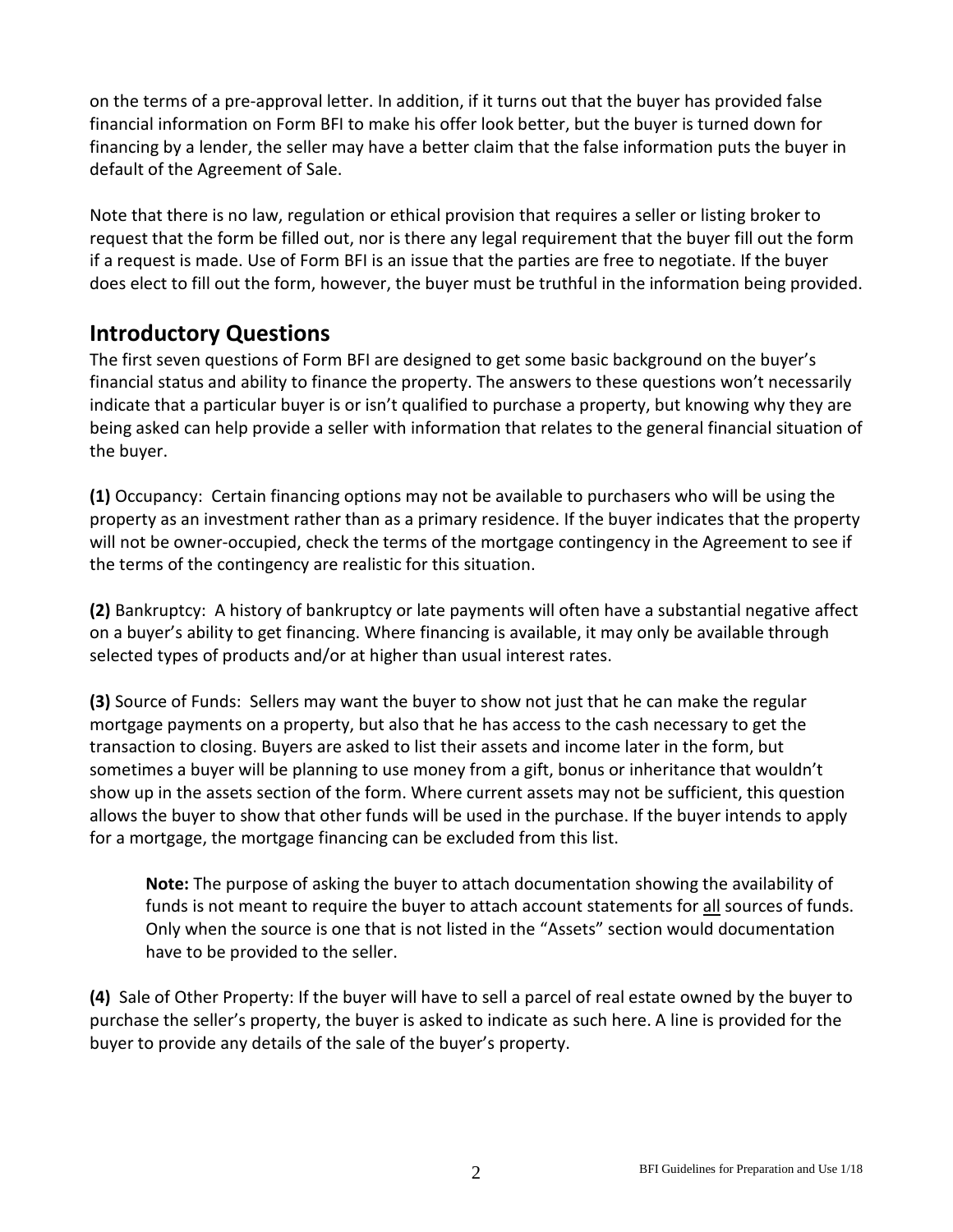**(5)/(6)** Support Orders and Arrearages: Where a buyer is under a court order to pay child support or spousal support, that order may take priority over other liens. At a minimum, they will reduce the amount of income available for a buyer to use on mortgage payments.

**(7)** Divorce or Separation: A buyer who is going through a divorce or separation may not have the right to use marital assets to purchase a property. A divorce or separation agreement that indicates which assets and liabilities belong to which spouse can help a seller determine if the potential buyer is financially secure.

#### **Assets**

Buyers are asked to disclose current assets to show that they have sufficient cash (or convertible investments) to afford the cash portion of the transaction. For a cash purchase, this would require showing sufficient liquid assets to afford the entire purchase price of the house along with all closing costs. Where a mortgage is required, buyers would show, at a minimum that they have sufficient assets to cover the expected closing costs.

**Practice Tip**: Buyers in some circumstances may feel that disclosing assets beyond the amount needed to cover closing costs would make their offer look stronger than a competing offer. At the same time, however, disclosing more than the necessary minimum may be a signal to some sellers that they have more room to try to negotiate the price higher. Use caution with clients in deciding what and how much information to disclose and be sure the client is aware of the positives and negatives of each approach.

The instructions for this section state that the buyer need only disclose an amount sufficient to cover the expected closing costs (or the cash sales price) of the transaction. If the buyer has additional assets there is no requirement to list them. Depending on the circumstances there may be a reason to disclose only the absolute minimum required, or there may be a reason to disclose more than the minimum.

**Practice Tip**: State law requires that buyers and sellers each be provided with a copy of their estimated closing costs before signing an Agreement of Sale. Buyer's agents should doublecheck the estimated closing costs in a transaction to be sure that the buyer has sufficient resources for that transaction. If an offer isn't accepted or a transaction fails to close and the buyer makes an offer on another property, check out Form BFI to be sure the disclosed assets are also sufficient for this new property.

#### **Liabilities**

Buyers use this section to provide information on liabilities for which they are responsible. This would include things like car payments, student loans, child or spousal support, and any other debts that might affect the buyer's ability to afford the property. Unlike the Assets section, where the buyer can choose to limit the amount of information disclosed based on the amount of assets necessary to close the transaction, the buyer should be thorough in disclosing liabilities.

**Practice Tip**: With a cash offer there is no need for a buyer to list liabilities unless a liability would be a lien that might affect they buyer's ability to utilize the assets disclosed in the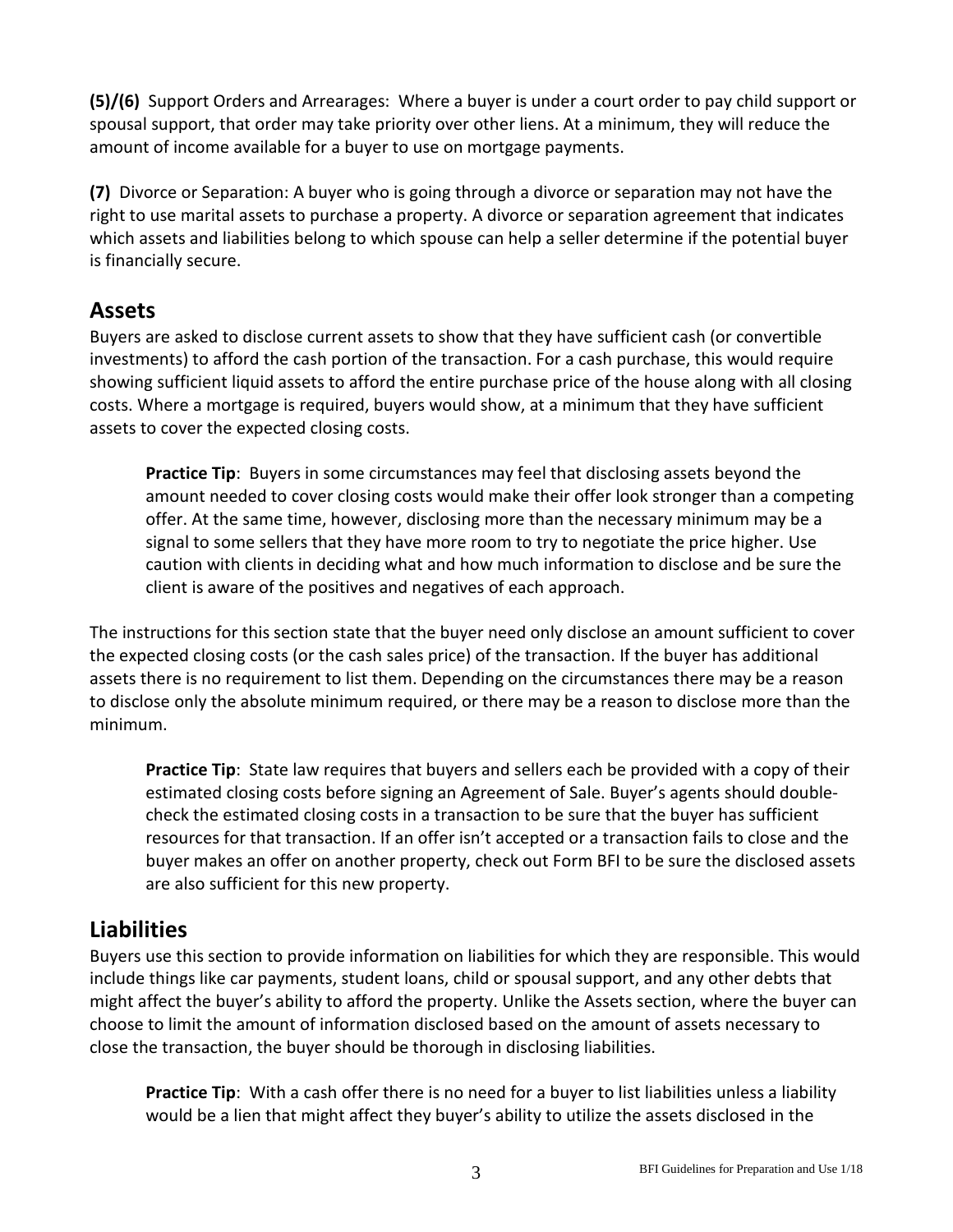Assets section. For example, if the seller indicates he is willing to sell a \$20,000 car to raise money for a deposit, then he should also disclose if there is an existing \$10,000 car loan.

**Note**: Buyers should include information on owned real estate in the space provided. Even if a buyer is planning to sell real estate as part of this transaction, it should still be listed as a potential liability until the property has closed and the mortgage satisfied.

### **Employment Information**

Information about buyer's employment is requested to get an idea of the amount and stability of buyer's income as it relates to his ability to make regular mortgage payments. As with the Liabilities section, information only needs to be provided if the buyer is planning on getting a mortgage, as future income would be irrelevant for a cash transaction. Like the instructions for the Assets section, the buyer need only disclose enough about his income to prove that he would qualify for the requested mortgage amount.

For example, if the buyer has two jobs but could be approved for a mortgage based just on the income of the first, it wouldn't be necessary to list the second. Similarly, if the buyer's income was \$100,000 per year but income of \$50,000 per year would be sufficient to support the anticipated mortgage payments, the buyer could choose to disclose a salary of only \$50,000 per year.

**Practice Tip**: Just as with the Assets section, there may be positives and negatives for a buyer who wishes to disclose more than the minimum information requested on the form. Be sure that the buyer understands these issues before filling out the form.

#### **Additional Information**

Use this space to include any information that may help the buyer look stronger and/or would explain any issues not easily understood from the form itself.

## **Affirmation**

The first paragraph after "Additional Information" is an affirmation by the buyer that the information in the form is truthful. In this affirmation language, the buyer affirms that all the information provided in the form is truthful and acknowledges that the buyer risks being in default of the agreement and losing deposits if the information is not truthful. This language works in conjunction with language in the Mortgage Contingency paragraph of the Agreement of Sale stating that the buyer will be in default if found to have provided untruthful information to a lender or to the seller where that information results in the denial of mortgage financing.

#### **Release**

The first second paragraph expressly permits the broker to provide a copy of this form to others involved in the transaction. Because the broker doesn't have any real authority to prevent any of these parties from potentially misusing the information, a release and "hold harmless" clause is included to help protect against any misuse of the information by a third party.